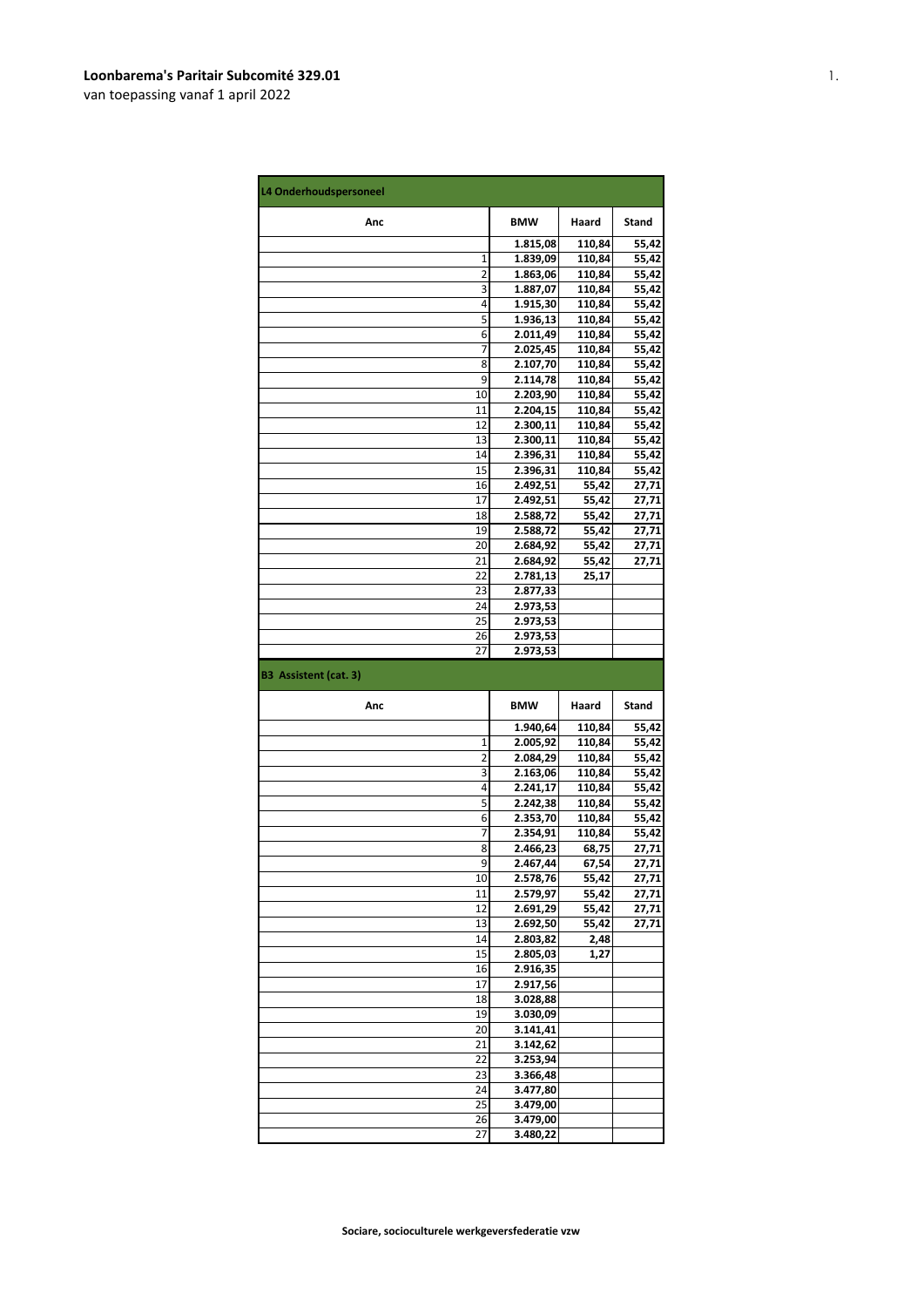| <b>B2b Medewerker cat. 2 (niveau LSO)</b> |                      |                |                |
|-------------------------------------------|----------------------|----------------|----------------|
| Anc                                       | <b>BMW</b>           | Haard          | Stand          |
|                                           | 2.077,23             | 110,84         | 55,42          |
| 1                                         | 2.117,29             | 110,84         | 55,42          |
| 2                                         | 2.162,72             | 110,84         | 55,42          |
| 3                                         | 2.244,21             | 110,84         | 55,42          |
| 4                                         | 2.325,20             | 110,84         | 55,42          |
| 5                                         | 2.325,69             | 110,84         | 55,42          |
| 6                                         | 2.441,17             | 93,81          | 38,39          |
| 7                                         | 2.442,09             | 92,89          | 37,47          |
| 8                                         | 2.557,53             | 55,42          | 27,71          |
| 9                                         | 2.558,78             | 55,42          | 27,71          |
| 10                                        | 2.674,23             | 55,42          | 27,71          |
| 11                                        | 2.675,48             | 55,42          | 27,71          |
| 12                                        | 2.790,93             | 15,37          |                |
| 13                                        | 2.792,18             | 14,12          |                |
| 14                                        | 2.907,62             |                |                |
| 15<br>16                                  | 2.908,88             |                |                |
| 17                                        | 3.024,32<br>3.025,58 |                |                |
| 18                                        | 3.141,02             |                |                |
| 19                                        | 3.142,28             |                |                |
| 20                                        | 3.257,72             |                |                |
| 21                                        | 3.258,97             |                |                |
| 22                                        | 3.374,42             |                |                |
| 23                                        | 3.491,12             |                |                |
| 24                                        | 3.606,56             |                |                |
| 25                                        | 3.607,81             |                |                |
| 26                                        | 3.607,81             |                |                |
| 27                                        | 3.609,07             |                |                |
|                                           |                      |                |                |
| B2a Medewerker cat. 2 (niveau HSO)        |                      |                |                |
| Anc                                       | <b>BMW</b>           | Haard          | Stand          |
|                                           | 2.157,40             | 110,84         | 55,42          |
| 1                                         | 2.190,79             | 110,84         | 55,42          |
| $\overline{2}$                            | 2.265,27             | 110,84         | 55,42          |
| 3<br>4                                    | 2.350,53             | 110,84         | 55,42          |
|                                           | 2.435,38             | 99,60          | 44,18          |
| 5<br>6                                    | 2.436,07             | 98,91          | 43,49          |
| 7                                         | 2.557,01             | 55,42<br>55,42 | 27,71<br>27,71 |
| 8                                         | 2.558,32<br>2.679,26 | 55,42          |                |
| 9                                         | 2.680,58             | 55,42          | 27,71          |
| 10                                        | 2.801,52             | 4,78           |                |
| 11                                        | 2.802,83             | 3,47           |                |
| 12                                        | 2.923,76             |                |                |
| 13                                        | 2.925,09             |                |                |
| 14                                        | 3.046,03             |                |                |
| 15                                        | 3.047,34             |                |                |
| 16                                        | 3.168,29             |                |                |
| 17                                        | 3.169,60             |                |                |
| 18                                        | 3.290,54             |                |                |
| 19                                        | 3.291,86             |                |                |
| 20                                        | 3.412,80             |                |                |
| 21                                        | 3.414,11             |                |                |
| 22                                        | 3.535,05             |                |                |
| 23                                        | 3.657,31             |                |                |
| 24                                        | 3.778,25             |                | 27,71          |
| 25                                        | 3.779,56             |                |                |
| 26<br>27                                  | 3.779,56<br>3.780,88 |                |                |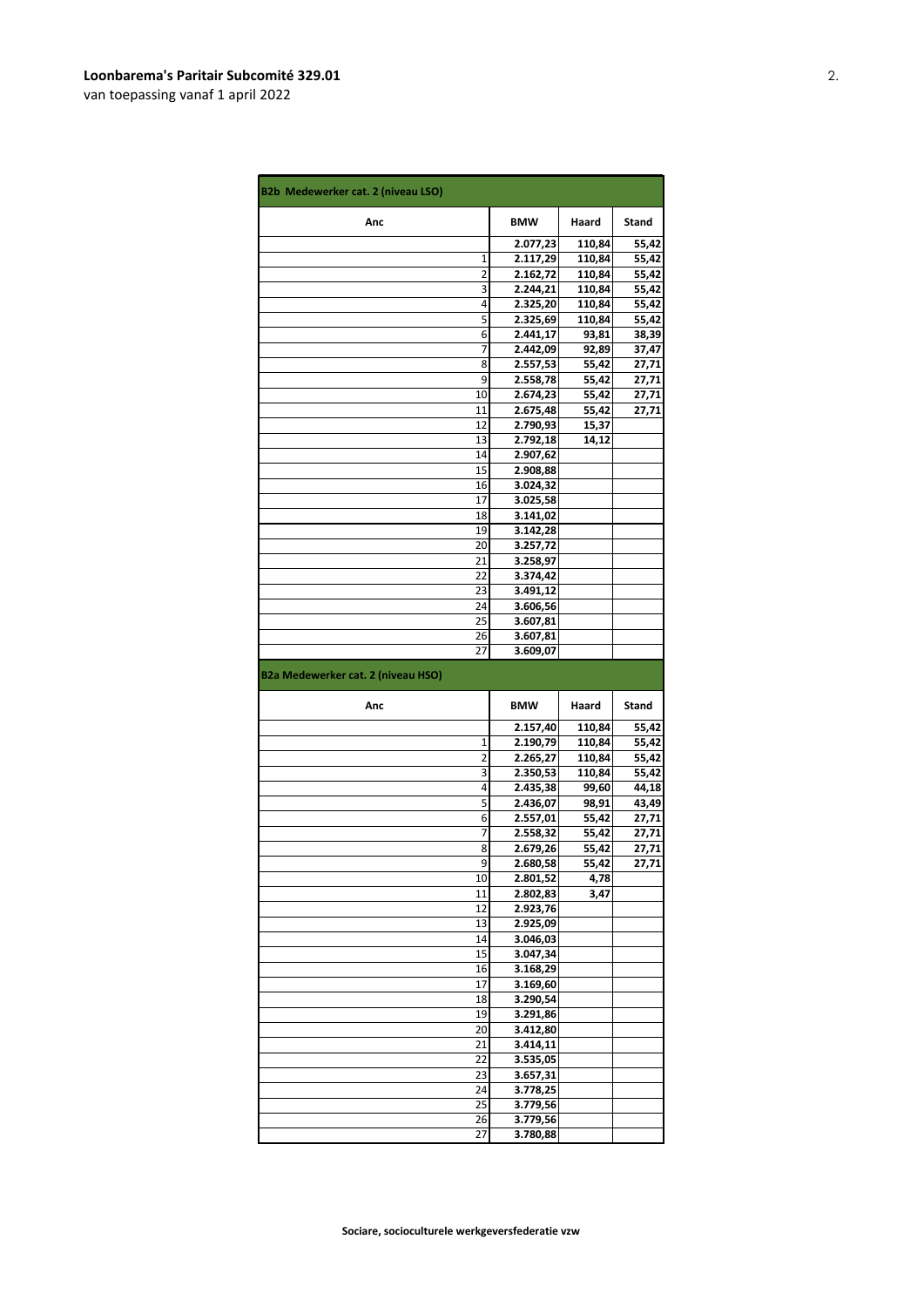| <b>B1c Medewerker cat. 1</b>                 |                      |       |       |
|----------------------------------------------|----------------------|-------|-------|
| Anc                                          | <b>BMW</b>           | Haard | Stand |
|                                              | 2.455,79             | 79,19 | 27,71 |
| 1                                            | 2.502,56             | 55,42 | 27,71 |
| 2                                            | 2.574,43             | 55,42 | 27,71 |
| 3                                            | 2.671,43             | 55,42 | 27,71 |
| 4                                            | 2.767,85             | 38,44 | 10,73 |
| 5                                            | 2.768,83             | 37,47 | 9,76  |
| 6                                            | 2.906,27             |       |       |
| 7                                            | 2.907,25             |       |       |
| 8                                            | 3.044,68             |       |       |
| 9                                            | 3.045,96             |       |       |
| 10                                           | 3.183,39             |       |       |
| 11                                           | 3.184,88             |       |       |
| 12                                           | 3.322,32             |       |       |
| 13                                           | 3.323,81             |       |       |
| 14                                           | 3.461,24             |       |       |
| 15                                           | 3.462,74             |       |       |
| 16                                           | 3.600,17             |       |       |
| 17                                           | 3.601,67             |       |       |
| 18                                           | 3.739,10             |       |       |
| 19                                           | 3.740,59             |       |       |
| 20                                           | 3.878,03             |       |       |
| 21                                           | 3.879,52             |       |       |
| 22                                           | 4.016,95             |       |       |
| 23                                           | 4.155,88             |       |       |
| 24                                           | 4.293,31             |       |       |
| 25                                           | 4.294,81             |       |       |
| 26                                           | 4.294,81             |       |       |
| 27                                           | 4.296,30             |       |       |
|                                              |                      |       |       |
| B1b Medewerker cat. 1 (niveau HSO + 6 jaar B |                      |       |       |
| Anc                                          | <b>BMW</b>           | Haard | Stand |
|                                              | 2.763,12             | 43,18 | 15,47 |
| 1                                            | 2.809,90             |       |       |
| 2                                            | 2.856,67             |       |       |
| 3                                            | 2.903,40             |       |       |
| 4                                            | 2.963,14             |       |       |
| 5                                            | 2.983,57             |       |       |
| 6                                            | 3.111,17             |       |       |
| 7                                            | 3.112,15             |       |       |
| 8                                            | 3.259,21             |       |       |
| 9                                            | 3.260,19             |       |       |
| 10                                           | 3.407,24             |       |       |
| 11                                           | 3.408,22             |       |       |
| 12                                           | 3.555,27             |       |       |
| 13                                           | 3.556,40             |       |       |
| 14                                           | 3.703,45             |       |       |
| 15                                           | 3.705,05             |       |       |
| 16                                           | 3.852,11             |       |       |
| 17                                           | 3.853,70             |       |       |
| 18                                           | 4.000,76             |       |       |
| 19                                           | 4.002,36             |       |       |
| 20                                           | 4.149,41             |       |       |
| 21                                           | 4.151,01             |       |       |
| 22                                           | 4.298,06             |       |       |
| 23                                           | 4.446,71             |       |       |
| 24                                           | 4.593,77             |       |       |
| 25                                           | 4.595,37             |       |       |
| 26<br>27                                     | 4.595,37<br>4.596,96 |       |       |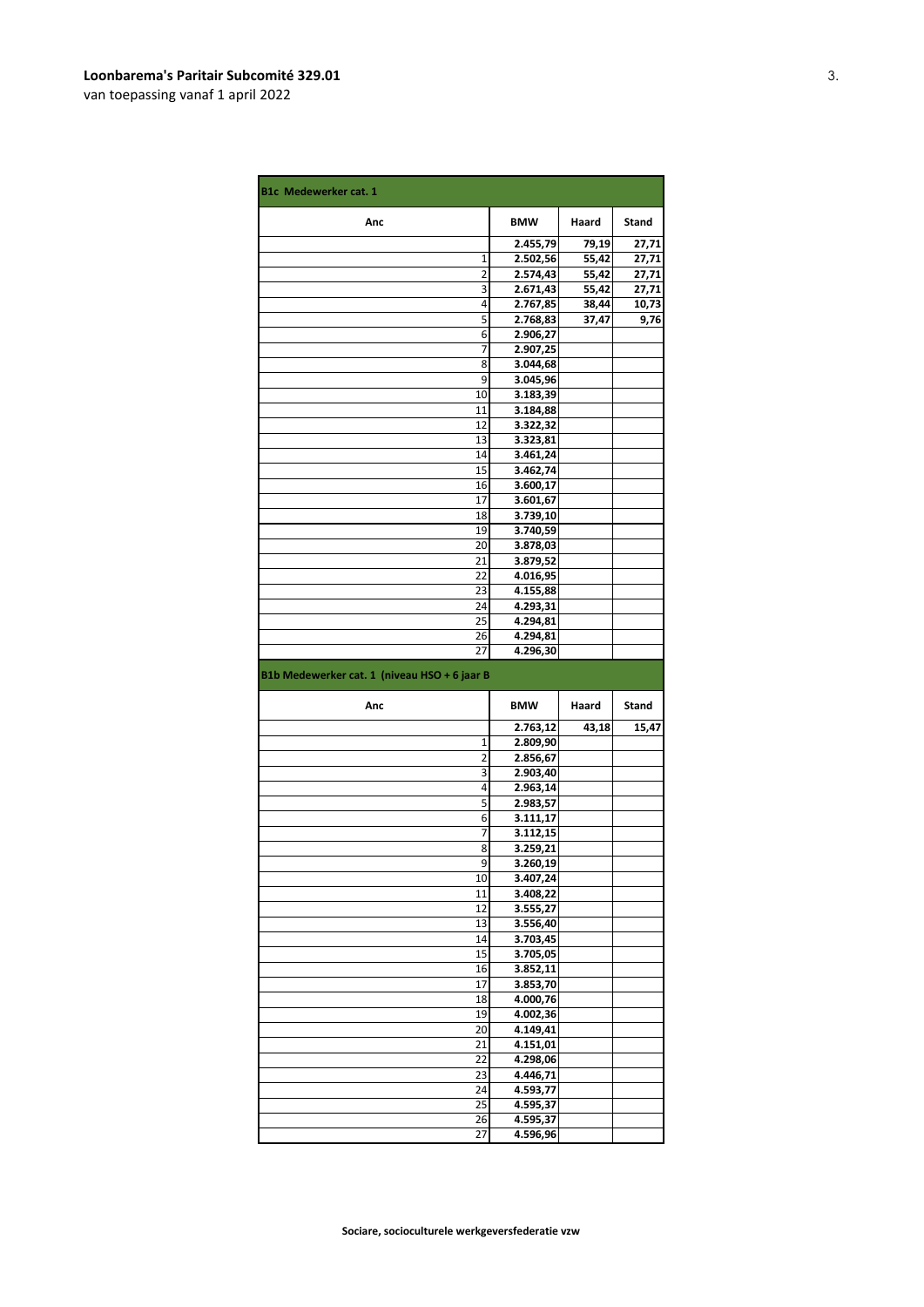| <b>B1a Verantwoordelijke</b>                 |                      |                |                |
|----------------------------------------------|----------------------|----------------|----------------|
| Anc                                          | <b>BMW</b>           | Haard          | Stand          |
|                                              | 3.039,28             |                |                |
| 1                                            | 3.086,06             |                |                |
| 2                                            | 3.132,79             |                |                |
| 3                                            | 3.179,56             |                |                |
| 4                                            | 3.179,56             |                |                |
| 5                                            | 3.259,73             |                |                |
| 6<br>7                                       | 3.259,73             |                |                |
| 8                                            | 3.339,90<br>3.413,13 |                |                |
| 9                                            | 3.420,06             |                |                |
| 10                                           | 3.568,04             |                |                |
| 11                                           | 3.569,01             |                |                |
| 12                                           | 3.722,94             |                |                |
| 13                                           | 3.723,92             |                |                |
| 14                                           | 3.877,85             |                |                |
| 15                                           | 3.878,82             |                |                |
| 16                                           | 4.032,75             |                |                |
| 17                                           | 4.033,73             |                |                |
| 18                                           | 4.189,06             |                |                |
| 19                                           | 4.190,04             |                |                |
| 20                                           | 4.343,97             |                |                |
| 21                                           | 4.344,94             |                |                |
| 22                                           | 4.498,87             |                |                |
| 23<br>24                                     | 4.654,45             |                |                |
| 25                                           | 4.808,38<br>4.810,05 |                |                |
| 26                                           | 4.810,05             |                |                |
| 27                                           | 4.811,72             |                |                |
|                                              |                      |                |                |
| MV2 Medewerker cat. 2 (niveau HSO + 6 jaar E |                      |                |                |
| Anc                                          | <b>BMW</b>           | Haard          | Stand          |
|                                              | 2.277,62             | 110,84         | 55,42          |
| 1<br>2                                       | 2.352,83<br>2.444,93 | 110,84         | 55,42          |
| 3                                            | 2.537,02             | 90,05<br>55,42 | 34,63<br>27,71 |
| 4                                            | 2.628,63             | 55,42          | 27,71          |
| 5                                            | 2.629,76             | 55,42          | 27,71          |
| 6                                            | 2.760,32             | 45,98          | 18,27          |
| 7                                            | 2.761,74             | 44,56          | 16,85          |
| 8                                            | 2.892,30             |                |                |
| 9                                            | 2.895,11             |                |                |
| 10                                           | 3.025,67             |                |                |
| 11                                           | 3.026,65             |                |                |
| 12                                           | 3.157,21             |                |                |
| 13                                           | 3.158,19             |                |                |
| 14<br>15                                     | 3.288,76             |                |                |
| 16                                           | 3.289,73<br>3.420,30 |                |                |
| 17                                           | 3.421,64             |                |                |
| 18                                           | 3.552,20             |                |                |
| 19                                           | 3.553,62             |                |                |
| 20                                           | 3.684,18             |                |                |
| 21                                           | 3.685,60             |                |                |
| 22                                           | 3.816,16             |                |                |
| 23                                           | 3.948,14             |                |                |
| 24                                           | 4.078,70             |                |                |
| 25                                           | 4.080,12             |                |                |
| 26<br>27                                     | 4.080,12<br>4.081,54 |                |                |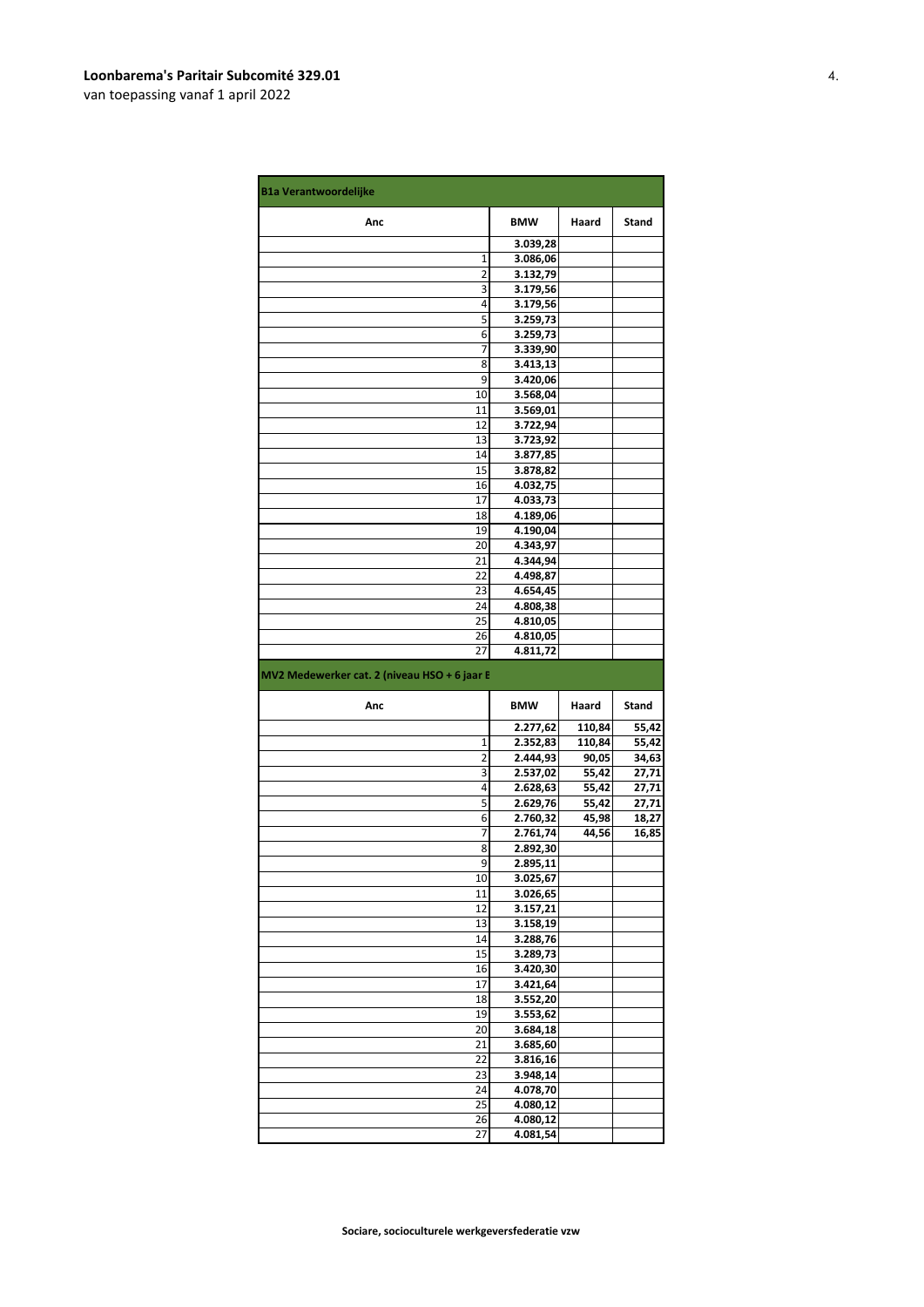| A1 Adm., techn. en/of log. Verantwoordelijke |                      |        |       |
|----------------------------------------------|----------------------|--------|-------|
| Anc                                          | <b>BMW</b>           | Haard  | Stand |
|                                              | 2.425,78             | 109,20 | 53,78 |
| 1                                            | 2.471,99             | 62,99  | 27,71 |
| 2                                            | 2.543,28             | 55,42  | 27,71 |
| 3                                            | 2.639,71             | 55,42  | 27,71 |
| 4                                            | 2.736,13             | 55,42  | 27,71 |
| 5                                            | 2.736,13             | 55,42  | 27,71 |
| 6                                            | 2.873,57             |        |       |
| 7                                            | 3.026,30             |        |       |
| 8                                            | 3.026,30             |        |       |
| 9<br>10                                      | 3.105,53             |        |       |
| 11                                           | 3.148,43             |        |       |
| 12                                           | 3.184,72<br>3.285,87 |        |       |
| 13                                           | 3.285,87             |        |       |
| 14                                           | 3.423,30             |        |       |
| 15                                           | 3.423,30             |        |       |
| 16                                           | 3.615,88             |        |       |
| 17                                           | 3.695,07             |        |       |
| 18                                           | 3.808,46             |        |       |
| 19                                           | 3.887,64             |        |       |
| 20                                           | 3.887,64             |        |       |
| 21                                           | 3.966,83             |        |       |
| 22                                           | 3.973,03             |        |       |
| 23                                           | 4.110,47             |        |       |
| 24                                           | 4.247,90             |        |       |
| 25                                           | 4.247,90             |        |       |
| 26                                           | 4.247,90             |        |       |
| 27                                           | 4.247,90             |        |       |
| A2 Adm., techn. en/of log. Medewerker        |                      |        |       |
|                                              |                      |        |       |
| Anc                                          | <b>BMW</b>           | Haard  | Stand |
|                                              | 2.068,38             | 110,84 | 55,42 |
| 1                                            | 2.153,23             | 110,84 | 55,42 |
| 2                                            | 2.238,09             | 110,84 | 55,42 |
| 3                                            | 2.322,94             | 110,84 | 55,42 |
| 4                                            | 2.407,80             | 110,84 | 55,42 |
| 5                                            | 2.407,80             | 110,84 | 55,42 |
| 6                                            | 2.528,74             | 55,42  | 27,71 |
| 7                                            | 2.528,74             | 55,42  | 27,71 |
| 8                                            | 2.649,68             | 55,42  | 27,71 |
| 9                                            | 2.649,68             | 55,42  | 27,71 |
| 10                                           | 2.770,62             | 35,68  | 7,97  |
| 11                                           | 2.770,62             | 35,68  | 7,97  |
| 12<br>13                                     | 2.891,56             |        |       |
| 14                                           | 2.891,56<br>3.012,50 |        |       |
| 15                                           | 3.012,50             |        |       |
| 16                                           | 3.133,45             |        |       |
| 17                                           | 3.133,45             |        |       |
| 18                                           | 3.254,39             |        |       |
| 19                                           | 3.254,39             |        |       |
| 20                                           | 3.375,33             |        |       |
| 21                                           | 3.375,33             |        |       |
| 22                                           | 3.496,27             |        |       |
| 23                                           | 3.617,21             |        |       |
| 24                                           | 3.738,15             |        |       |
| 25                                           | 3.738,15             |        |       |
| 26<br>27                                     | 3.738,15<br>3.738,15 |        |       |